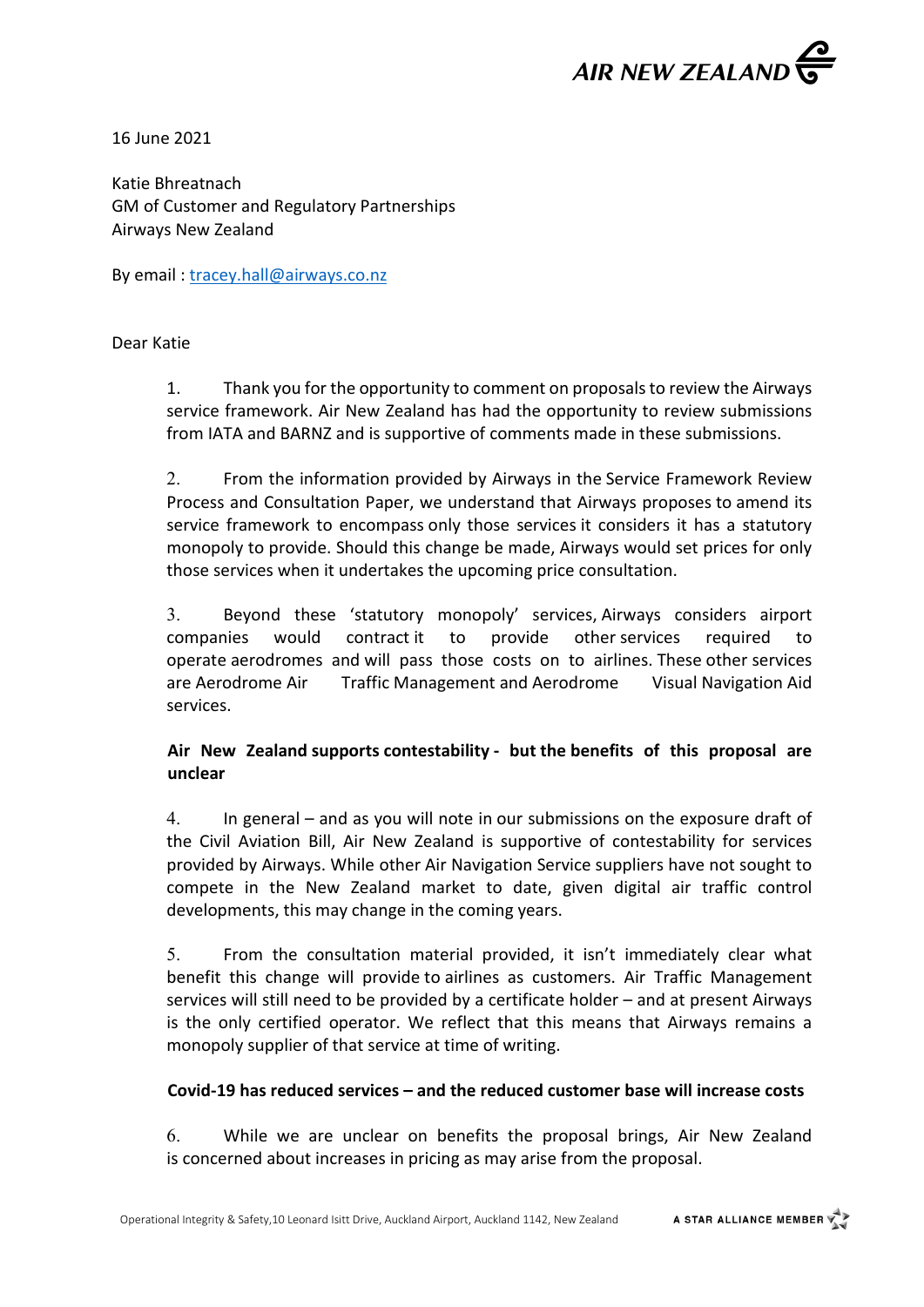

7. As Airways notes in its consultation, all industry participants have been impacted by the effect of Covid-19 on aviation. Air New Zealand's domestic services reduced by 97% during Alert Level 4. The ongoing effect of the closed international border means that while the domestic market is rebuilding strength, international connections to New Zealand are drastically reduced. Given our proximate year end reporting, we are unable to comment on our financial position; but it is true to say that these are some of the most difficult days in Air New Zealand's history.

8. With far fewer customers to pay the fees, levies and charges to deliver services to aviation and the border, costs for those services recovered by customer-based levies are forecast to rise.

## **Insufficient consideration has been given to how airport price setting might affect ATC charges**

9. Airways Air Traffic Control charges are broadly based on MCTOW – maximum certified take-off weights – rather than per passenger charges. This is appropriate given the nature of services. Airport charges contain elements of both MCTOW and per passenger charges. It remains to be seen how airports might set prices to recover services proposed to be directly contracted to airports.

10. Airports must set prices at least every five years, unless substantial customers accept variation to this cycle. During price consultation, substantial customers are consulted with on prices according to airport price methodologies.

11. We appreciate that airport companies currently nominally contract services from Airways, but they do not currently set prices for these services. We do not consider that this "obscures the value proposition of the services…"1 as per the consultation paper.

12. From the information provided, it is unclear whether Airways has considered how this change might transition into regulated pricing, particularly where timing for price setting by airports will not align with the change.

## **Monopoly services benefit from central negotiation**

13. We note Airways intend airport companies to negotiate pricing for these other services in future. Given market power of Airways as the current monopoly service provider, airports would benefit from a model where pricing was centrally negotiated.

14. Should this proposal be enacted, Air New Zealand suggests that costs for Air Traffic Management be centrally negotiated via the Airports Association and provided to all airports against a common pricing methodology. Airports might then include these prices in their own price setting as pass through pricing to airlines. Given prices are centrally negotiated and provided by a third party, additional cost allocation by airports could be minimized.